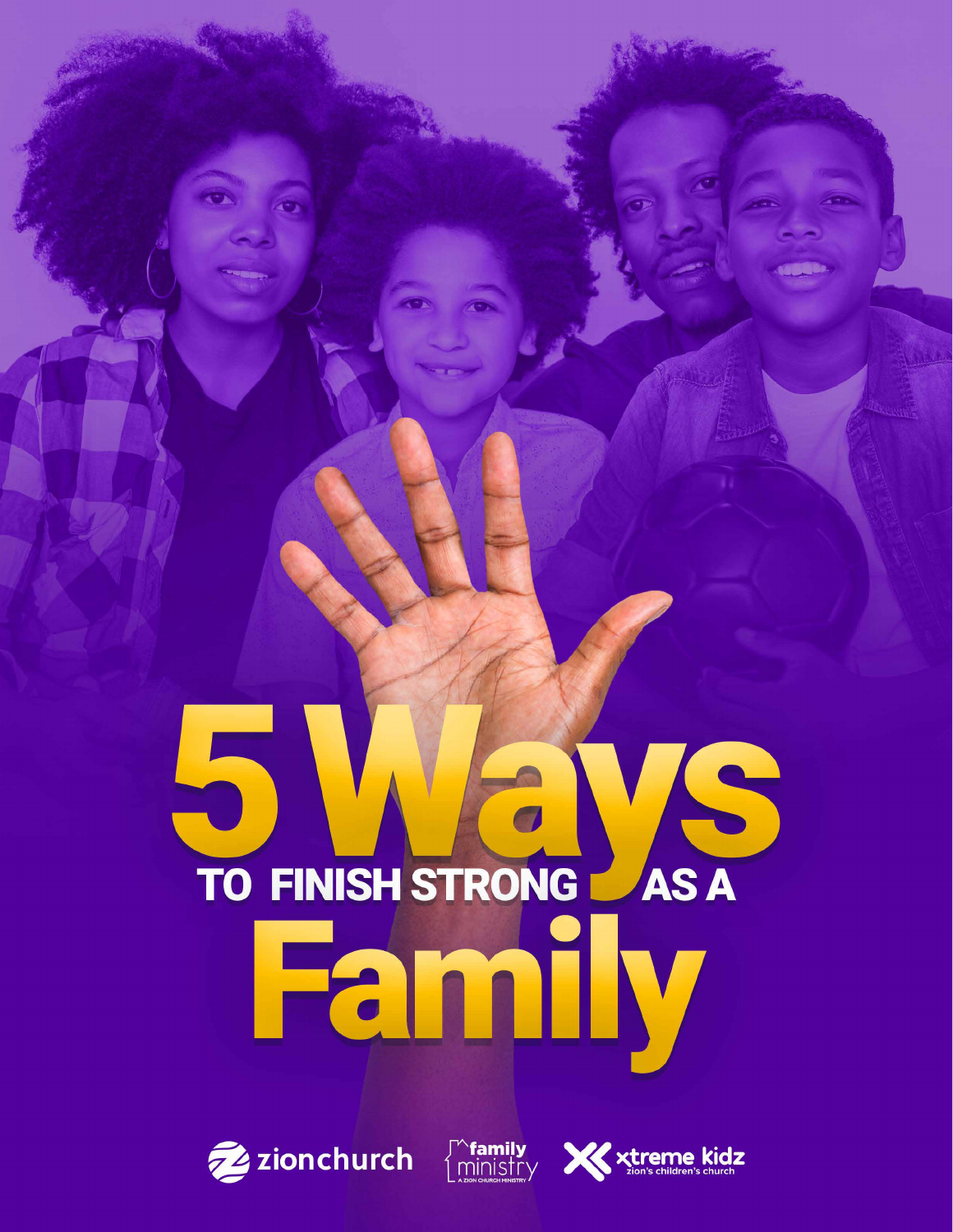# WEEK 1: MAKE A PLAN AND KEEP THE ULTIMATE GOAL IN MIND.

*"We can make our plans, but the LORD determines our steps." - Proverbs 16:9 NLT*

There's an old saying, "If you fail to plan, you plan to fail", and oftentimes that saying rings true in the lives of many people. While keeping your ultimate goal in mind, before you start, be sure to identify, strategize and seek God's wisdom in all things concerning your family so that you're not only able to cross the "finish line" but able to finish strong!

**APPLICATION:** As a family... Identify a goal that you would like to accomplish by the end of the month and create a plan for how you will accomplish it.





## WEEK 2: MANAGE YOUR EXPECTATIONS.

*"Hope deferred makes the heart sick, but a dream fulfilled is a tree of life." - Proverbs 13:12 NLT*

We all know how it feels when our dreams don't come true! It doesn't matter how long we've waited, there's usually a level of disappointment when our expectations go unmet. We must remember, it's our responsibility to manage our feelings and treat others with LOVE, PATIENCE and RESPECT even when things don't go our way.

**APPLICATION:** As a family… Apologize for moments where you've lost your cool! Restate your goal and make attempts not to become frustrated the next time.

# WEEK 3: LEAD BY EXAMPLE.

*"Don't lord it over the people assigned to your care, but lead them by your own good example." - 1 Peter 5:3 NLT*

As parents it's easy to fall into the trap of the, "Do as I say, and not as I do" mindset, but the reality is what we do as parents matters most. Children will learn far more from your behavior and actions than they ever will from your words and instructions. It's simple, the best way to encourage positive actions, behavior, character and integrity within your children, is to first model it. May you always be mindful to model words and actions worth imitating.

**APPLICATION:** As a family… Discuss ways in which each of you can model love, respect and extend grace, particularly during times of conflict.





1179.